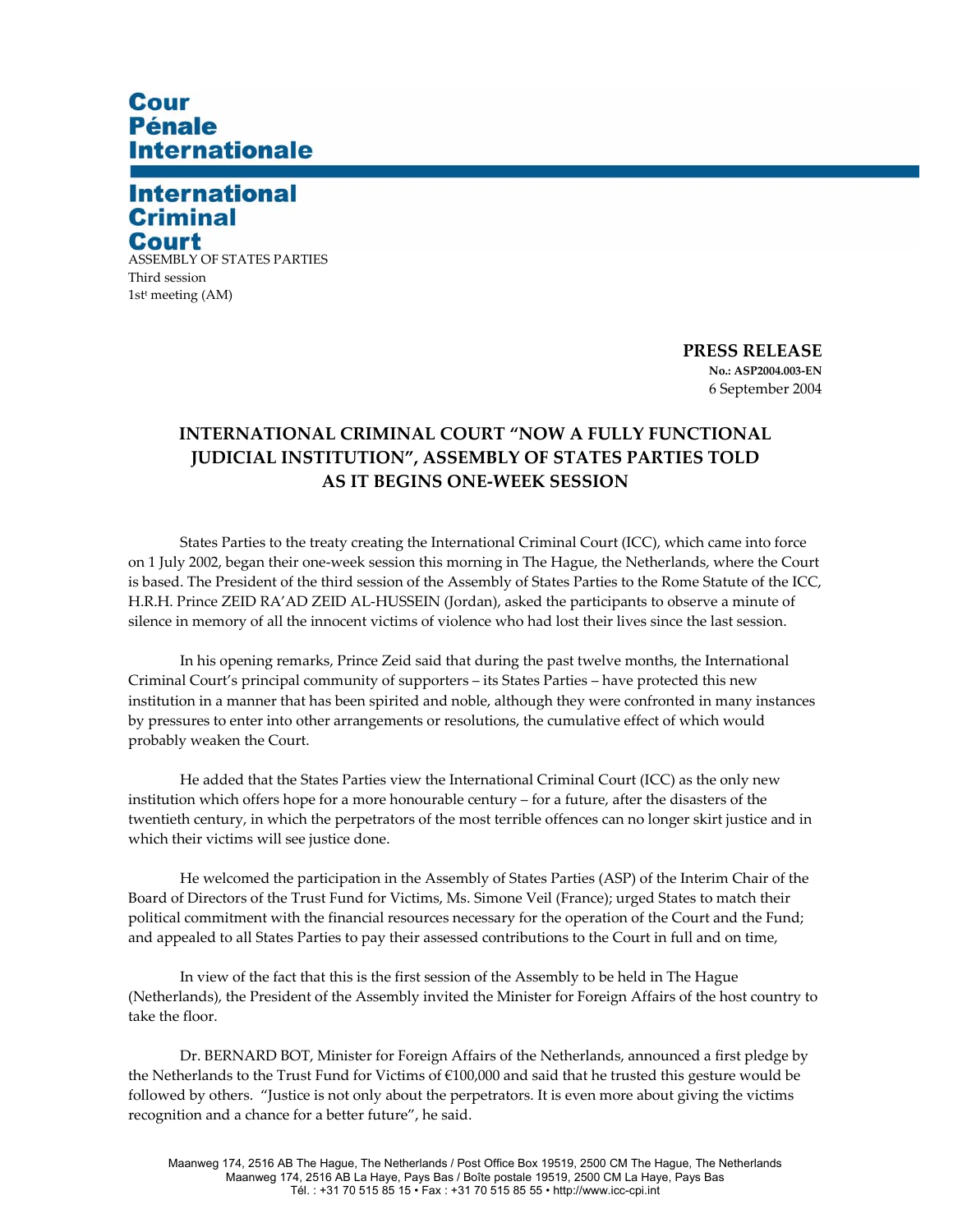Promoting the universality of the Court is a priority for the Government of the Netherlands and for the European Union, he said, and in this context the Netherlands "regrets that the United States, at this stage, cannot commit itself to the ICC and to its crucial role in fighting impunity. ... We will defend the integrity and the independence of the ICC in accordance with our legal obligations, if necessary in a critical dialogue with the United States, our ally and friend."

.

Judge PHILIPPE KIRSCH, President of the International Criminal Court, announced that the Court is ready to begin proceedings in its first cases, which could start at any time as two situations are under investigation by the Office of the Prosecutor. "The situation in the Democratic Republic of Congo has been assigned to Pre-Trial Chamber I, while the situation in Northern Uganda has been assigned to Pre-Trial Chamber II. The Appeals Judges are also permanently based at the Court, ready for any appeals which could arise."

Turning to the budget, President Kirsch said that after extensive, rigorous discussions among and within the different organs, the Court had drafted a budget closely tied to its operational needs. "In some instances the novelty of the Court and the lack of jurisprudence created inevitable uncertainties in arriving at a definitive assessment of needs.… The helpful proposal of the CBF to create a contingency fund may reduce some of the uncertainty in the budget."

"This Fund", he continued, "could prevent allocated resources going unused and guarantee that essential but difficult to estimate tasks such as meeting the needs of victims, outreach, or the maintenance of field offices are adequately covered. Any contingency fund must, however, respect the need for the Court to be independent in the exercise of its judicial functions".

The President of the Court also underscored the importance of establishing an ICC liaison office in New York and a pattern of regular cooperation with the United Nations from the beginning of the Court's operational work, especially if the ICC is to have observer status in the General Assembly.

 The Prosecutor, LUIS MORENO-OCAMPO, announced that his Office has concluded cooperation agreements to facilitate investigations and to execute arrests in the Democratic Republic of the Congo and Uganda, where the crimes allegedly committed fall within the jurisdiction of the Court.

Presenting the key outcomes of the work of his Office in the past year, he expressed great appreciation of the trust that Uganda and the Democratic Republic of the Congo had shown by making the referrals that would allow the Court to start its first cases with clear jurisdiction and clear cooperation. He announced that the Deputy Prosecutor had led investigation missions in Kinshasa and Kampala and that a team in Uganda had begun taking critical investigative steps, interviewing persons and collecting other evidence, with the Government's full cooperation.

Furthermore, he said, "we assume that we will finish the investigation of one case during this year and, if defendants are arrested, will start the trial in that case at the beginning of 2005. We also plan to investigate two other cases, to finish one in 2005, and, if the defendants are arrested, to start that trial. We estimate that we will open an investigation in a new situation in the middle of next year."

He mentioned that the Office of the Prosecutor was also analysing six situations in four continents under strict rules of confidentiality.

With regard to the programme budget, the Prosecutor said that he fully supported Judge Kirsch's idea of establishing a contingency fund, provided that the trigger mechanism is consistent with the proper independence of the Court. "I will not announce the opening of a third investigation without being certain that sufficient resources are available", he said.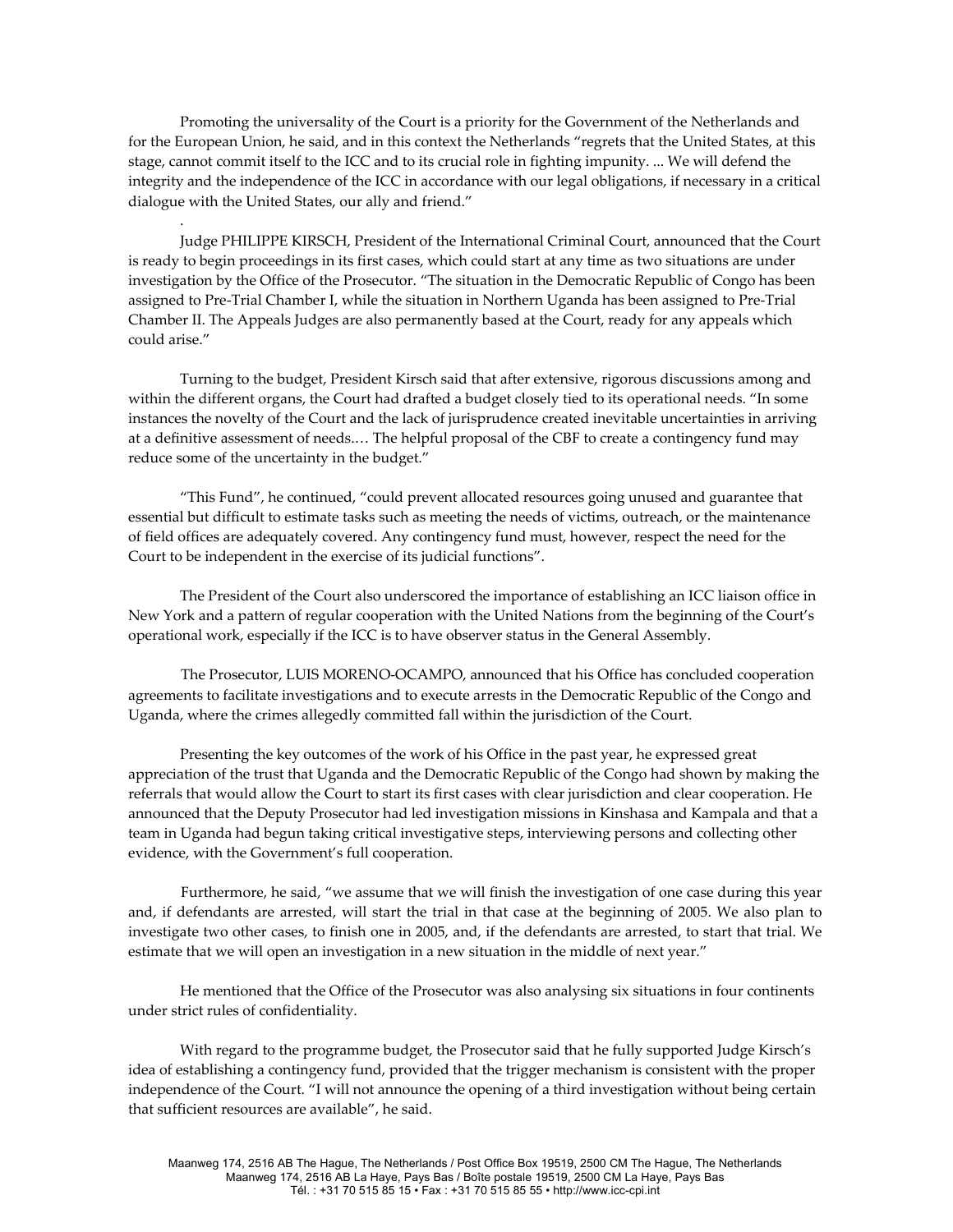Ms. SIMONE VEIL (France), speaking on behalf of the Board of Directors of the Trust Fund for Victims, announced that on 29 June draft regulations of the Fund had been adopted after consultations with the Prosecutor and the Registrar, other officials of the Registry and international experts. The adopted draft regulations contain the following priorities set by the five members of the Board: independence of the Fund, transparency in the receipt and use of funds; establishment of a Secretariat; and delimitation of activities and projects.

Introducing the annual report on the activities and projects of the Board, she invited the States Parties to approve the draft regulations of the Trust Fund during the session and to adopt a budget, estimated at €1.4 million, that will allow the Board to establish a Secretariat to make the Trust Fund operational. In addition, a list of donations from March 2003 to July 2004 was submitted.

EDMOND WELLENSTEIN, Director-General of the ICC Task Force of the Ministry for Foreign Affairs of the Netherlands, informed the Assembly of the latest developments with regard to the interim premises of the Court, the permanent premises, and the Headquarters Agreement between the ICC and the host country.

He said that, in accordance with the host country bid, housing for the Court is being provided free of rent until 1 July 2012. . The ICC and the host country have defined detention requirements for the short, medium and long term. On the basis of these requirements, Netherlands prison agencies will construct cells, taking into account ICC specifications and budgetary requirements as laid down in the Court's budget for the first financial period.

With regard to the permanent premises of the ICC, he announced that the Court is in the process of reviewing the draft brief that will allow the management of the Court to decide on the basic infrastructural requirements for the Court and submit them to the Assembly of States Parties for approval.

Finally, he announced that the agreement between the ICC and the host country is in the final stages. Once finalized, the text will be presented to the Assembly of States Parties and subsequently to the Netherlands Parliament for approval. The Netherlands Parliament will need approximately one year for its ratification.

#### **Organization of work**

 In further business, the Assembly adopted its agenda and agreed on the organization of its work. Following consultations with the Bureau, Prince Zeid announced that Mr. Christian Wenaweser (Liechtenstein) would continue to chair the Special Working Group on the Crime of Aggression and that Mr. Patricio Ruedas (Spain) would chair the Working Group on the draft programme budget, Ms. Gaile Ramoutar (Trinidad and Tobago) the Working Group on the Trust Fund for Victims, and Ms. Rossette Katungye (Uganda) the Working Group on the Procedure for the Election of Judges.

 The Assembly also appointed Mr. Rolf Fife (Norway) focal point for the Review Conference on the Rome Statute. In addition, Mr. Christian Much (Germany) was appointed focal point on the election of a President of the Assembly and on the composition of the Bureau of the Assembly, and was asked to report on the result of his consultations.

 The delegation of Switzerland will coordinate work on a resolution to be adopted during the session on a number of important matters such as a proposal regarding conditions of service and compensation of judges and elected officials and a draft Code of Professional Conduct for counsel.